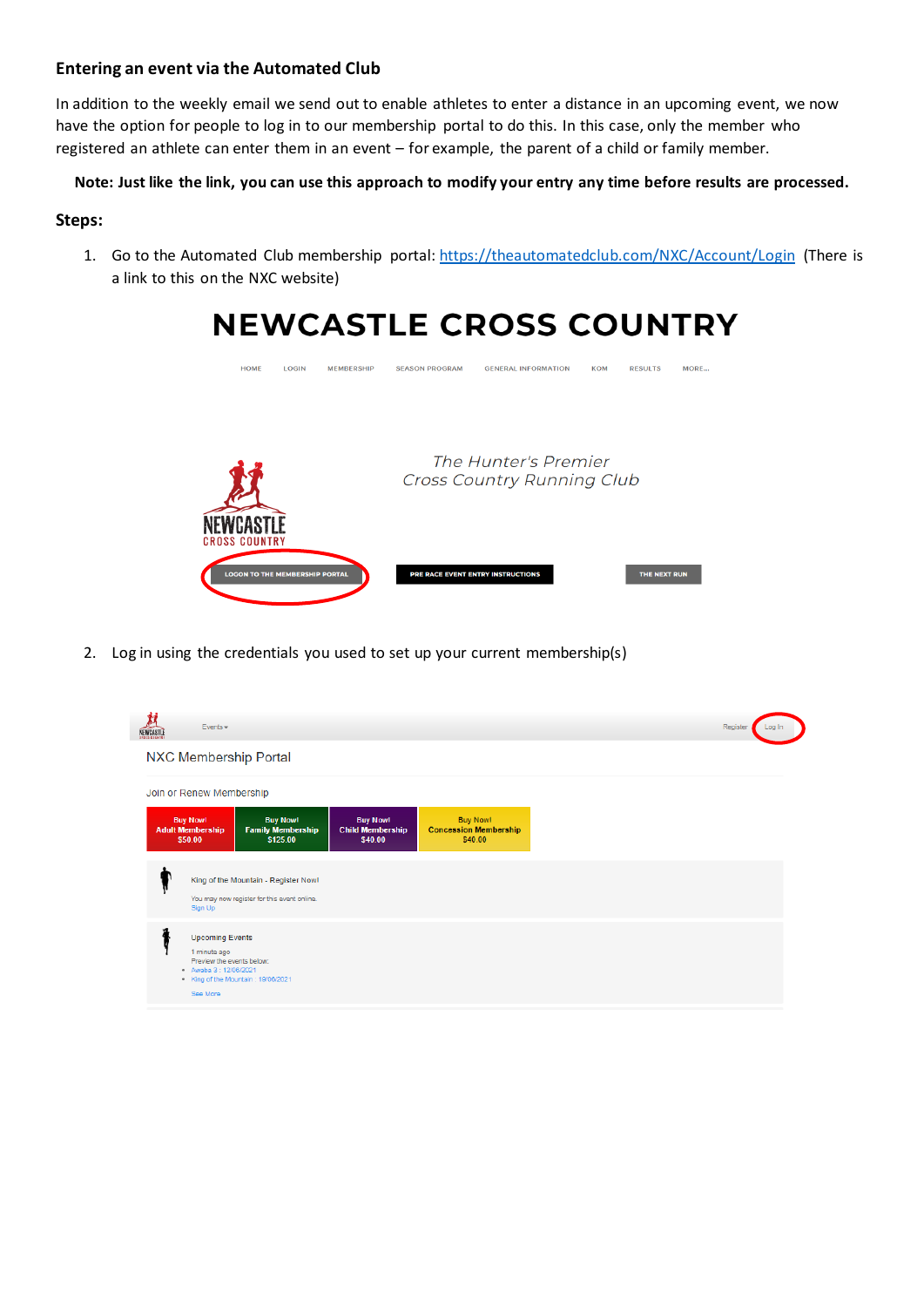| <b>LOG IN</b><br>Email Address<br>$\boxtimes$<br>The Email field is required.<br>Password<br>$\ddot{a}$<br>The Password field is required.<br>$\Box$ Remember me<br>Log in<br>Don't have an account? Click here to sign up.<br>Reset Your Password<br>Or log in with | Register<br>Log in |
|----------------------------------------------------------------------------------------------------------------------------------------------------------------------------------------------------------------------------------------------------------------------|--------------------|
|                                                                                                                                                                                                                                                                      |                    |
|                                                                                                                                                                                                                                                                      |                    |
|                                                                                                                                                                                                                                                                      |                    |
|                                                                                                                                                                                                                                                                      |                    |
|                                                                                                                                                                                                                                                                      |                    |
|                                                                                                                                                                                                                                                                      |                    |
| G<br><b>Sign in with Google</b><br>f<br>Sign in with Facebook                                                                                                                                                                                                        |                    |
| H<br>Sign in with Microsoft                                                                                                                                                                                                                                          |                    |

3. Once logged in, go to the **My NXC** menu and select **Season Pass Registration**

|                                                       | My NXC-                                               | Event Setup -          |  |
|-------------------------------------------------------|-------------------------------------------------------|------------------------|--|
|                                                       | Update My Profile                                     |                        |  |
|                                                       | NXC Me Season Pass Registration                       |                        |  |
|                                                       |                                                       | Update My Volunteering |  |
|                                                       | Join or Renew Membership                              |                        |  |
| Join or Rer                                           |                                                       | Buy Club Merchandise   |  |
| <b>Buy Now!</b><br><b>Adult Membership</b><br>\$50.00 | <b>Buy Now!</b><br><b>Family Membersh</b><br>\$125.00 |                        |  |
| Get Web Snippet                                       |                                                       |                        |  |

If you do not see this option in the menu, then your membership was created by someone else; you'll need to ask them to register for you.

If you select this option you will be presented with a screen listing any events occurring in the next 6 days, along with the athletes you have registered.

- 4. For each athlete that is entering the event:
	- Select the "View/Edit" link to the right of their names
	- On the entry screen, select the distance the athlete is going to (or has) run
	- Click the Save button to enter the event.
	- To return to the athlete list without making any changes, use the hand icon

### Season Pass Registration

| Event               | <b>Event Entry</b>              |                          |
|---------------------|---------------------------------|--------------------------|
| Awaba 3: 12/06/2021 | 2021 Season Pass - Susan Bryant | $\overline{\mathscr{L}}$ |
| Awaba 3: 12/06/2021 | 2021 Season Pass - Glenn Bryant |                          |



@ 2015-2021 - The Automated Club Pty Ltd

 $v6.36.4$ 

Privacy Policy